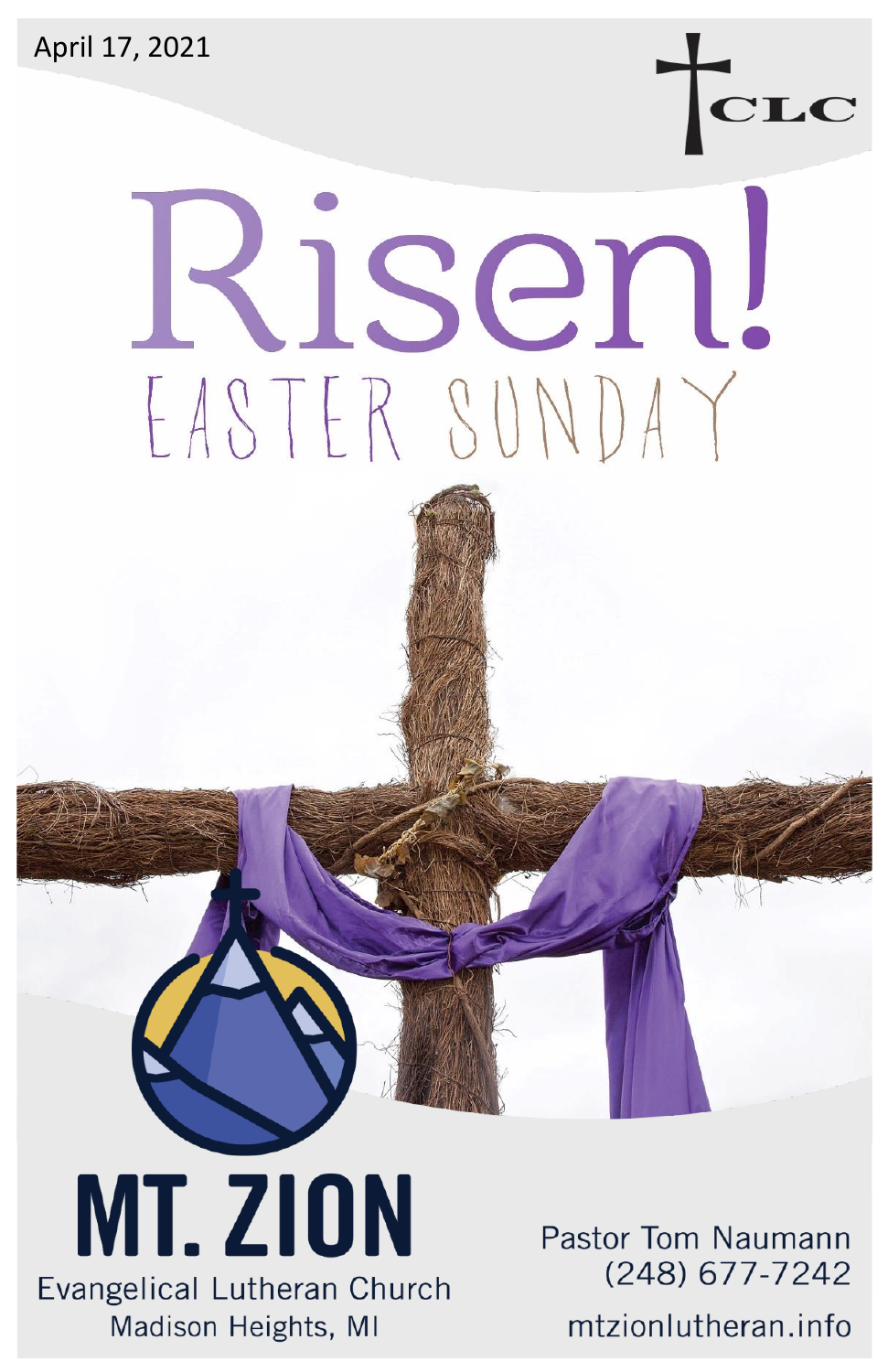

*Welcome to All in the Name of our Risen Savior!*

*Christ's resurrection assures us that Jesus' work of redemption for us is total and complete and that His sacrifice for us was accepted by God. Jesus is risen! He is alive! We have complete forgiveness and eternal life through the only Savior of the World, JESUS CHRIST! If you are looking for a church home, we would invite you to join us as we gather to worship our ever-living Savior Jesus every Sunday morning! Please sign our Guest Book at the entry of the church, and if you have any questions, please speak with Pastor Naumann. The Lord is risen! He is risen indeed!*

> *Pastor Tom Naumann <> Organist: Professor David Schaller Trumpet: Miss Martha Schaller*

# **Today's Worship!**

# **"Christ is Arisen" Solo**

## **Invocation and Responsive Greeting**

- $\bf{P}$  He is risen!
- C **He is risen indeed!**
- $\left[ \mathbf{P} \right]$  Remember how He told you that the Son of Man must be delivered into the hands of sinful men, and be crucified, and on the third day rise.
- C **The Lord is risen!**
- P Christ, having been raised from the dead, dies no more;
- C **Death no longer has dominion over Him.**
- $\bf{P}$  Christ was delivered for our offenses;
- C **He was raised again for our justification.**
- $\bf{P}$  The Lord is risen! Hallelujah, hallelujah!
- C **He is risen indeed! Hallelujah!**

**Hymn 199:1-2 (TLH):** *Jesus Christ is Risen Today, Alleluia! 1. Jesus Christ Is risen today, Alleluia! Our triumphant holy day, Alleluia! Who did once upon the cross Alleluia! Suffer to redeem our loss. Alleluia!*

*2. Hymns of praise, then, let us sing Alleluia! Unto Christ, our heavenly King, Alleluia! Who endured the cross and grave Alleluia! Sinners to redeem and save. Alleluia!*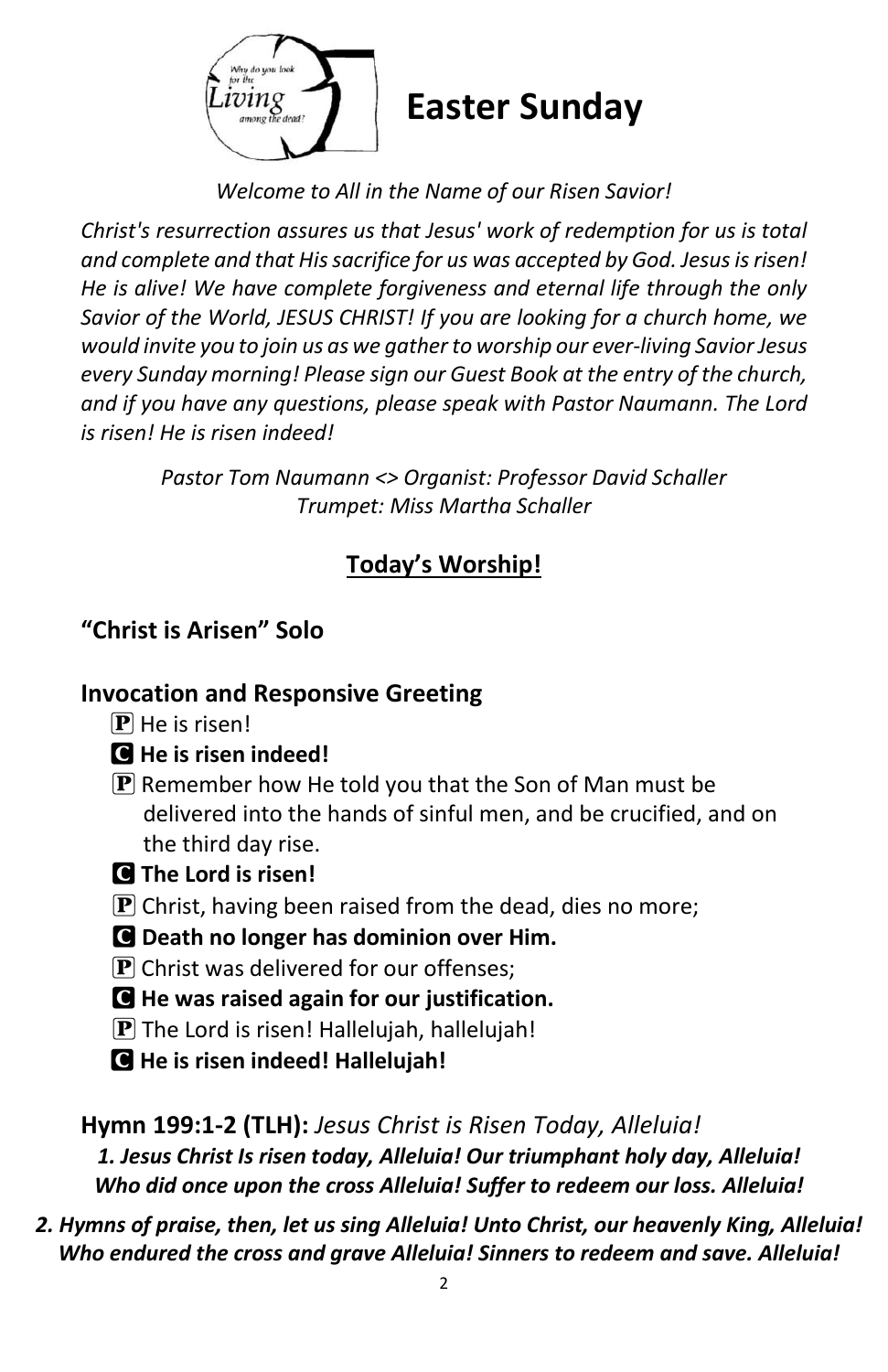## **The Confession and Absolution of Sins**

*We come before our Holy God admitting that we are sinful and need His forgiveness.*

- $\bf{P}$  Beloved of God, on this Easter morning, let us with a true heart confess our sins to God our Father, asking Him, in the name of our resurrected Lord Jesus Christ, to grant us forgiveness.
- C **Almighty God, our Maker and Redeemer: we confess that we are sinful by nature, and have sinned against You in our thoughts, words, and actions. We have not loved You above all things. We have not loved our neighbors as ourselves. Have mercy on us, and, for the sake of our risen Lord Jesus Christ, forgive us our sins.**
- $\mathbf P$  God, our heavenly Father, has been merciful to us and has given His Only Son to be the atoning sacrifice for our sins. God raised God from the dead, thereby proving His acceptance of the full payment of our sins. Therefore, as a called servant of the risen Christ and by His authority, I forgive you all your sins in the name of the Father and of the Son and of the Holy Spirit.
- C **Amen!**

**Hymn 199:3-4 (TLH):** *Jesus Christ is Risen Today, Alleluia!*

*3. But the pains which He endured Alleluia! Our salvation have procured. Alleluia! Now above the sky He's King, Alleluia! Where the angels ever sing. Alleluia!*

*4. Sing we to our God above, Alleluia! Praise eternal as His love: Alleluia! Praise Him, all ye heavenly host, Alleluia! Father, Son. and Holy Ghost. Alleluia!*

#### **The Prayer for the Day**

*The main thoughts for the day are collected together in this prayer.*

 $\mathbf{P}$  Let us pray.

Merciful God, Heavenly Father, we thank you that you have raised up Your Son from the dead and from the empty tomb caused the light of eternal life to shine upon the world; we pray that on this day of great joy shed in our hearts by the Holy Spirit, that we may with joyful faith cling to the atonement made for our sins and be enabled more and more to serve you in holiness of living in fervent hope of life and glory everlasting, through Jesus Christ our Lord, who lives forevermore and reigns as our glorious King.

C **Amen.**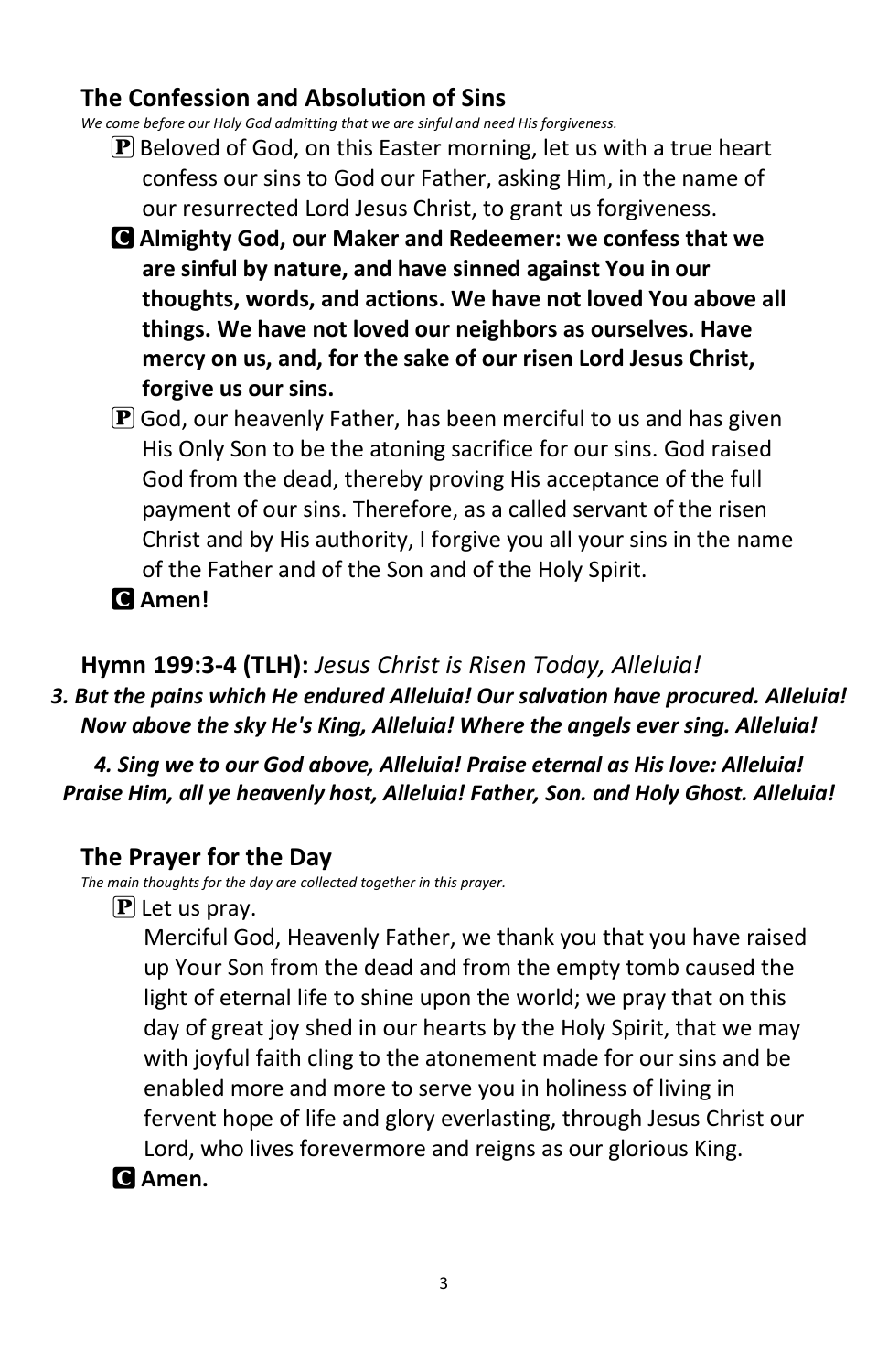## **The Old Testament Reading:** *Exodus 15:1-11*

Then Moses and the people of Israel sang this song to the LORD, saying, "I will sing to the LORD, for he has triumphed gloriously; the horse and his rider he has thrown into the sea.  $2$  The LORD is my strength and my song, and he has become my salvation; this is my God, and I will praise him, my father's God, and I will exalt him. <sup>3</sup> The LORD is a man of war; the LORD is his name. <sup>4</sup> "Pharaoh's chariots and his host he cast into the sea, and his chosen officers were sunk in the Red Sea. <sup>5</sup> The floods covered them; they went down into the depths like a stone.  $6$ Your right hand, O LORD, glorious in power, your right hand, O LORD, shatters the enemy. <sup>7</sup> In the greatness of your majesty you overthrow your adversaries; you send out your fury; it consumes them like stubble.  $8$  At the blast of your nostrils the waters piled up; the floods stood up in a heap; the deeps congealed in the heart of the sea.  $9$  The enemy said, 'I will pursue, I will overtake, I will divide the spoil, my desire shall have its fill of them. I will draw my sword; my hand shall destroy them.<sup> $10$ </sup> You blew with your wind; the sea covered them; they sank like lead in the mighty waters.  $11$  "Who is like you, O LORD, among the gods? Who is like you, majestic in holiness, awesome in glorious deeds, doing wonders?

## **Easter Responsive Reading:** *Job 19:23-27*

- $\mathbf{P}$  Oh, that my words were written!
- C **Oh, that they were inscribed in a book!**
- $[P]$  That they were engraved on a rock!
- C **With an iron pen and lead, forever!**
- $\bf{P}$  For I know that my Redeemer lives,
- C **And He shall stand at last on the earth;**
- $\mathbf{P}$  And after my skin is destroyed, this I know,
- C **That in my flesh I shall see God,**
- $\left[\mathbf{P}\right]$  Whom I shall see for myself, And my eyes shall behold, and not another.
- C **How my heart yearns within me!**
- $\mathbf P$  The Lord is risen! Hallelujah, hallelujah!
- C **He is risen indeed! Hallelujah!**

## **The Epistle Reading:** *1 Corinthians 15:1-11*

Now I would remind you, brothers, of the gospel I preached to you, which you received, in which you stand,  $<sup>2</sup>$  and by which you are being</sup> saved, if you hold fast to the word I preached to you--unless you



Alleluía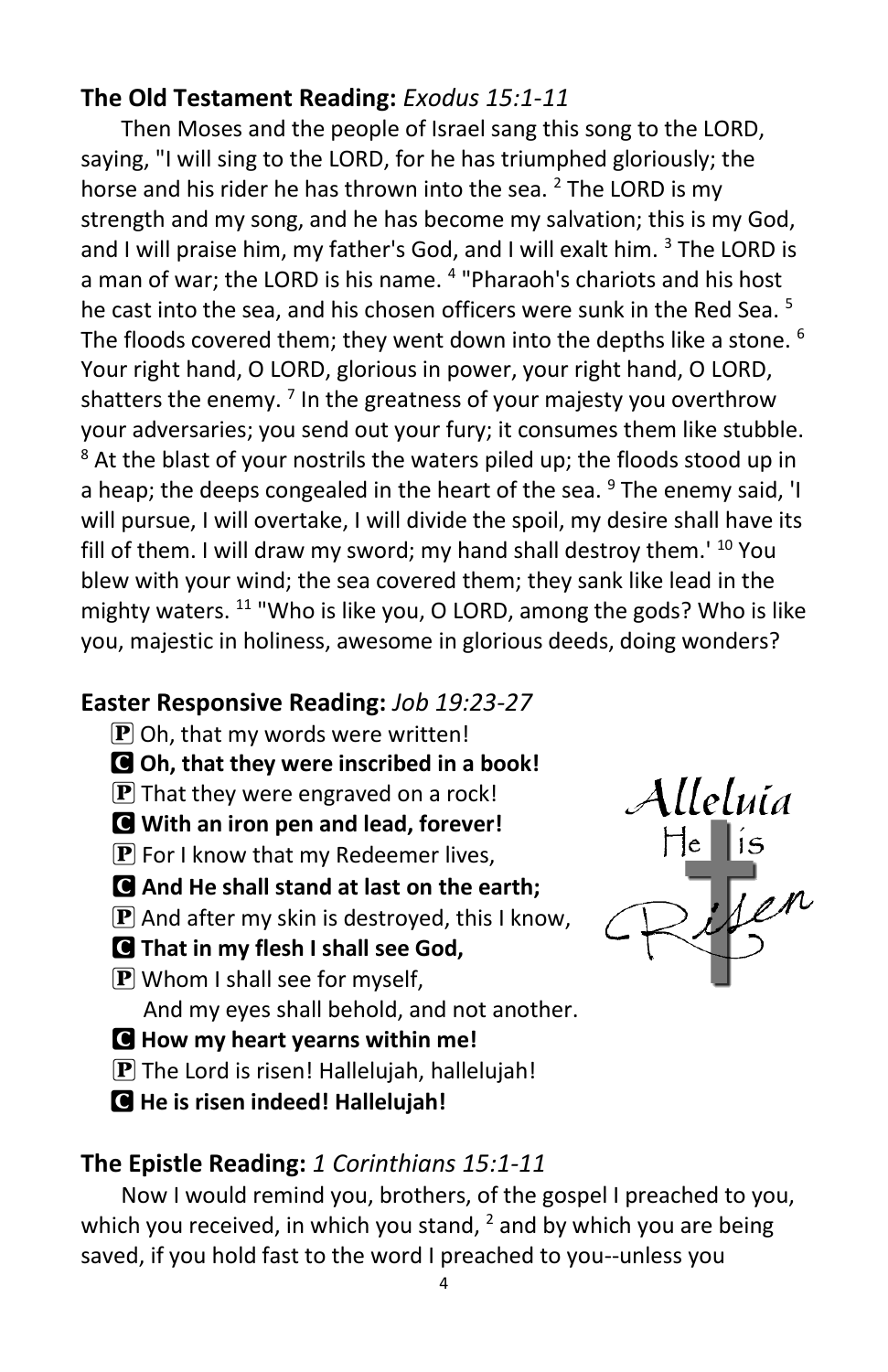believed in vain.<sup>3</sup> For I delivered to you as of first importance what I also received: that Christ died for our sins in accordance with the Scriptures, <sup>4</sup> that he was buried, that he was raised on the third day in accordance with the Scriptures, <sup>5</sup> and that he appeared to Cephas, then to the twelve. <sup>6</sup> Then he appeared to more than five hundred brothers at one time, most of whom are still alive, though some have fallen asleep.<sup>7</sup> Then he appeared to James, then to all the apostles. <sup>8</sup> Last of all, as to one untimely born, he appeared also to me. <sup>9</sup> For I am the least of the apostles, unworthy to be called an apostle, because I persecuted the church of God.  $^{10}$  But by the grace of God I am what I am, and his grace toward me was not in vain. On the contrary, I worked harder than any of them, though it was not I, but the grace of God that is with me.  $^{11}$ Whether then it was I or they, so we preach and so you believed.

## **Easter Creed**

*We boldly confess what we believe.*

- C **I believe in Jesus Christ, Son of God and Son of Man, Lord of lords and Savior of the fallen world.** 
	- **I believe that He is the Word made flesh, Who came to earth to redeem all sinners. He was born under the Law, to fulfill all of God's commandments on my behalf. He was crucified at the hands of sinful men, and endured all the punishment that I and all sinners deserved, to fully satisfy the justice of God. He died and was buried.**
	- **I believe that on the third day Jesus Christ rose bodily from the dead, as the prophets foretold and as He himself promised. Proved by the inspired Scriptures and by many eyewitnesses, Jesus' resurrection shows that He is God's Son, that His mission of salvation is complete, and that He has triumphed over death, our last great enemy. With this victory, Christ has become our forerunner, the firstfruits of all who sleep Him.**
	- **Because He rose, I and all who trust in His redeeming work shall rise to eternal life on the Last Day.**
	- **Because He lives, I too shall live. For He has promised me: "I am the Resurrection and the Life. He who believes in Me, though he may die, he shall live. And whoever lives and believes in Me shall never die." Amen.**

**The Confirmation of Mason Dzakowic and Jeremiah Rosen**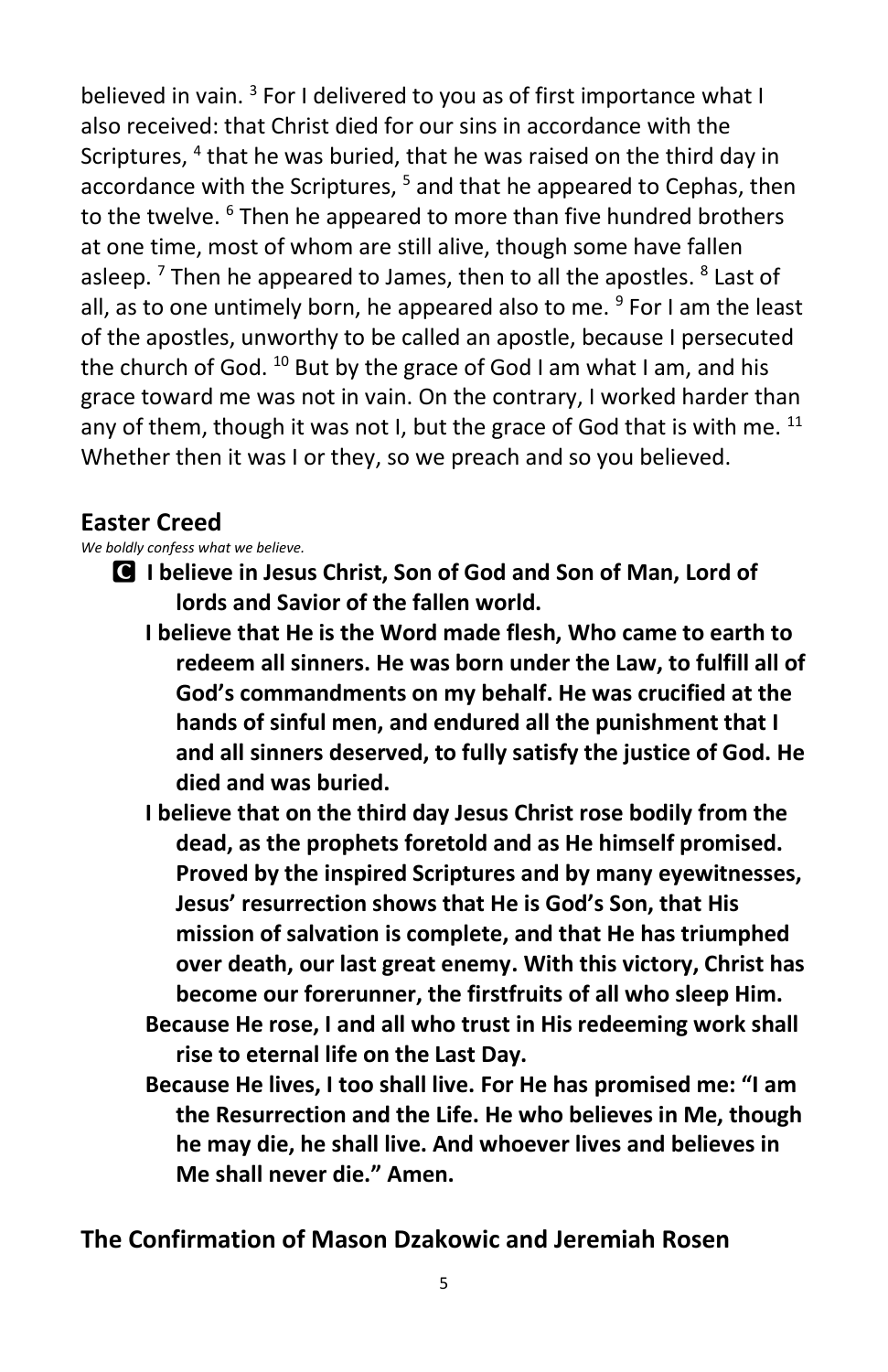#### **Hymn 200:1-4 (TLH):** *I Know that My Redeemer Lives*

*1. I know that my Redeemer lives; What comfort this sweet sentence gives! He lives, He lives, who once was dead; He lives, my ever-living Head.*

*2. He lives triumphant from the grave, He lives eternally to save, He lives all-glorious in the sky, He lives exalted there on high.*

*3. He lives to bless me with His love, He lives to plead for me above. He lives my hungry soul to feed, He lives to help in time of need.*

*4. He lives to grant me rich supply, He lives to guide me with His eye, He lives to comfort me when faint, He lives to hear my soul's complaint.*

#### **The Sermon:** *Luke 24:1-9*

But on the first day of the week, at early dawn, the women went to the tomb, taking the spices they had prepared.  $<sup>2</sup>$  And they found the</sup> stone rolled away from the tomb,  $3$  but when they went in they did not find the body of the Lord Jesus.<sup>4</sup> While they were perplexed about this, behold, two men stood by them in dazzling apparel.<sup>5</sup> And as they were frightened and bowed their faces to the ground, the men said to them, "Why do you seek the living among the dead?  $6$  He is not here, but has risen. Remember how he told you, while he was still in Galilee,  $^7$  that the Son of Man must be delivered into the hands of sinful men and be crucified and on the third day rise." <sup>8</sup> And they remembered his words, <sup>9</sup> and returning from the tomb they told all these things to the eleven and to all the rest.

## **Theme: THE EMPTY TOMB IS NO SURPRISE**

I. Remember His words II. Return to tell others III. Rejoice at the ramifications

#### **Sermon Hymns:**

**732:1-2 (WS2000):** *Now All the Vault of Heaven Resounds 1. Now all the vault of heav'n resounds In praise of love that still abounds: "Christ has triumphed! He is living!" Sing, choirs of angels, loud and clear! Repeat their song of glory here: "Christ has triumphed! Christ has triumphed!" Alleluia, alleluia, alleluia!*

*2. Eternal is the gift He brings, Therefore our heart with rapture sings: "Christ has triumphed! He is living!" Now still He comes to give us life And by His presence stills all strife. Christ has triumphed! He is living! Alleluia, alleluia, alleluia!*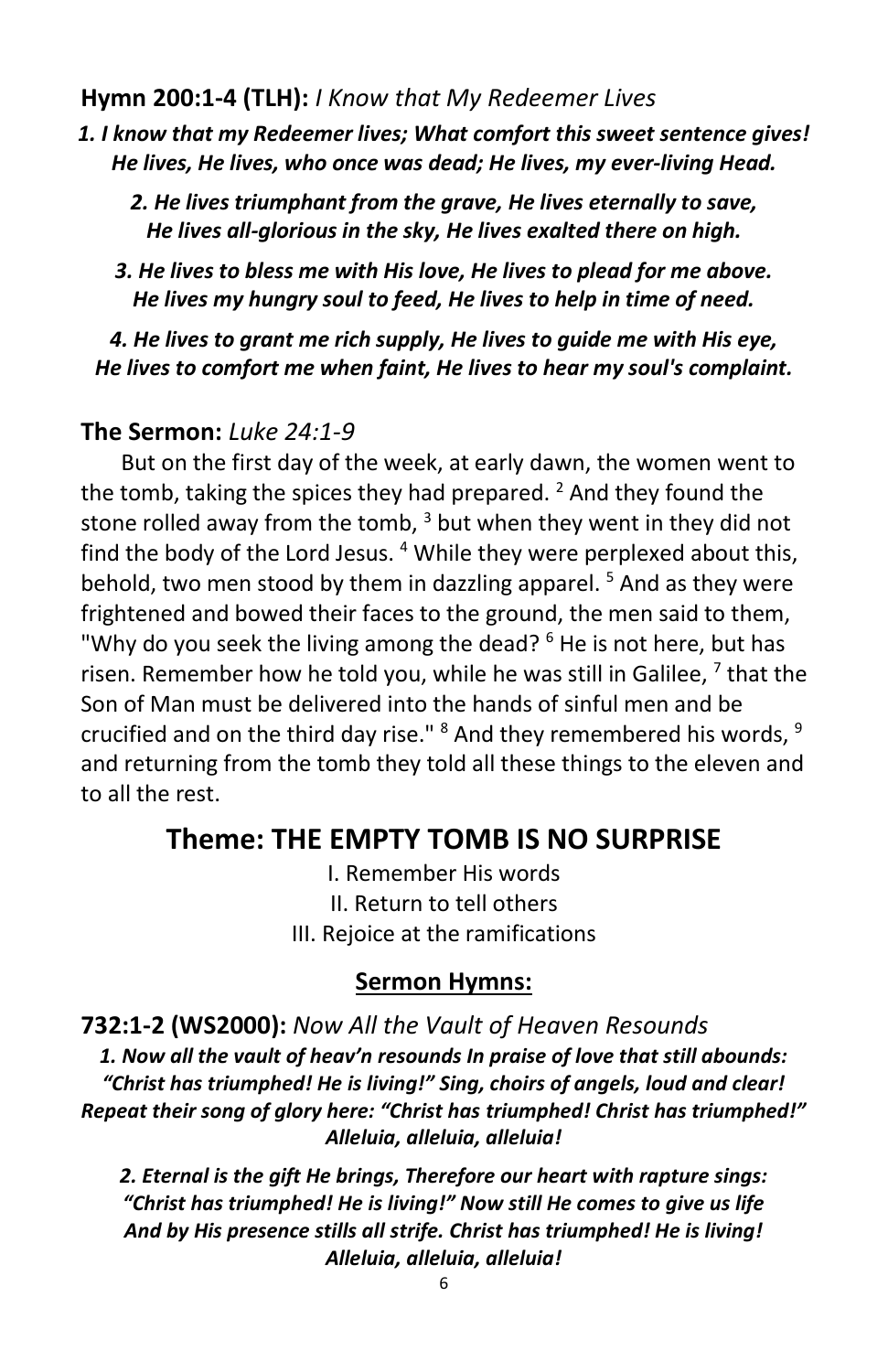**203 (TLH):** *Morning Breaks Upon the Tomb*

*1. Morning breaks upon the tomb; Jesus scatters all its gloom. Day of triumph through the skies; See the glorious Savior rise.*

*2. Ye who are of death afraid Triumph in the scattered shade. Drive your anxious cares away; See the place where Jesus lay.*

*3. Christians, dry your flowing tears Chase your unbelieving fears; Look on His deserted grave, Doubt no more His power to save.*

**198:1,5 (TLH):** *He's Risen, He's Risen, Christ Jesus, the Lord 1. He's risen, He's risen, Christ Jesus, the Lord; He opened Death's prison, the incarnate Word. Break forth, hosts of heaven, in jubilant song, And, earth, sea, and mountain, the paean prolong.*

> *5. Then sing your hosannas and raise your glad voice; Proclaim the blest tidings that all may rejoice. Laud, honor, and praise to the Lamb that was slain, Who now sits in glory and ever shall reign!*

**193:1-3,5 (TLH):** *Christ the Lord is Risen Today 1. Christ the Lord is risen today, Sons of men and angels say. Raise your joys and triumphs high; Sing, ye heavens, and, earth, reply.*

*2. Love's redeeming work is done, Fought the fight, the battle won. Lo, our Sun's eclipse is o'er; Lo, He sets in blood no more.*

*3. Vain the stone, the watch, the seal; Christ has burst the gates of hell. Death in vain forbids His rise; Christ has opened Paradise.*

*5. Soar we now where Christ has led, Following our exalted Head. Made like Him, like Him we rise; Ours the cross, the grave, the skies.*

**733 (WS2000):** *This Joyful Eastertide*

*1. This joyful Eastertide, Away with sin and sorrow! My Love, the Crucified, Has sprung to life this morrow.*

*\*Refrain\*: Had Christ, who once was slain, Not burst his three-day prison, Our faith had been in vain; But now is Christ arisen, arisen, arisen; But now is Christ arisen.*

*2. Death's flood has lost its chill, Since Jesus crossed the river: Lover of souls, from ill My passing soul deliver. \*Refrain\**

*3. My flesh in hope shall rest, And for a season slumber, Till trump from east to west Shall wake the dead in number. \*Refrain\**